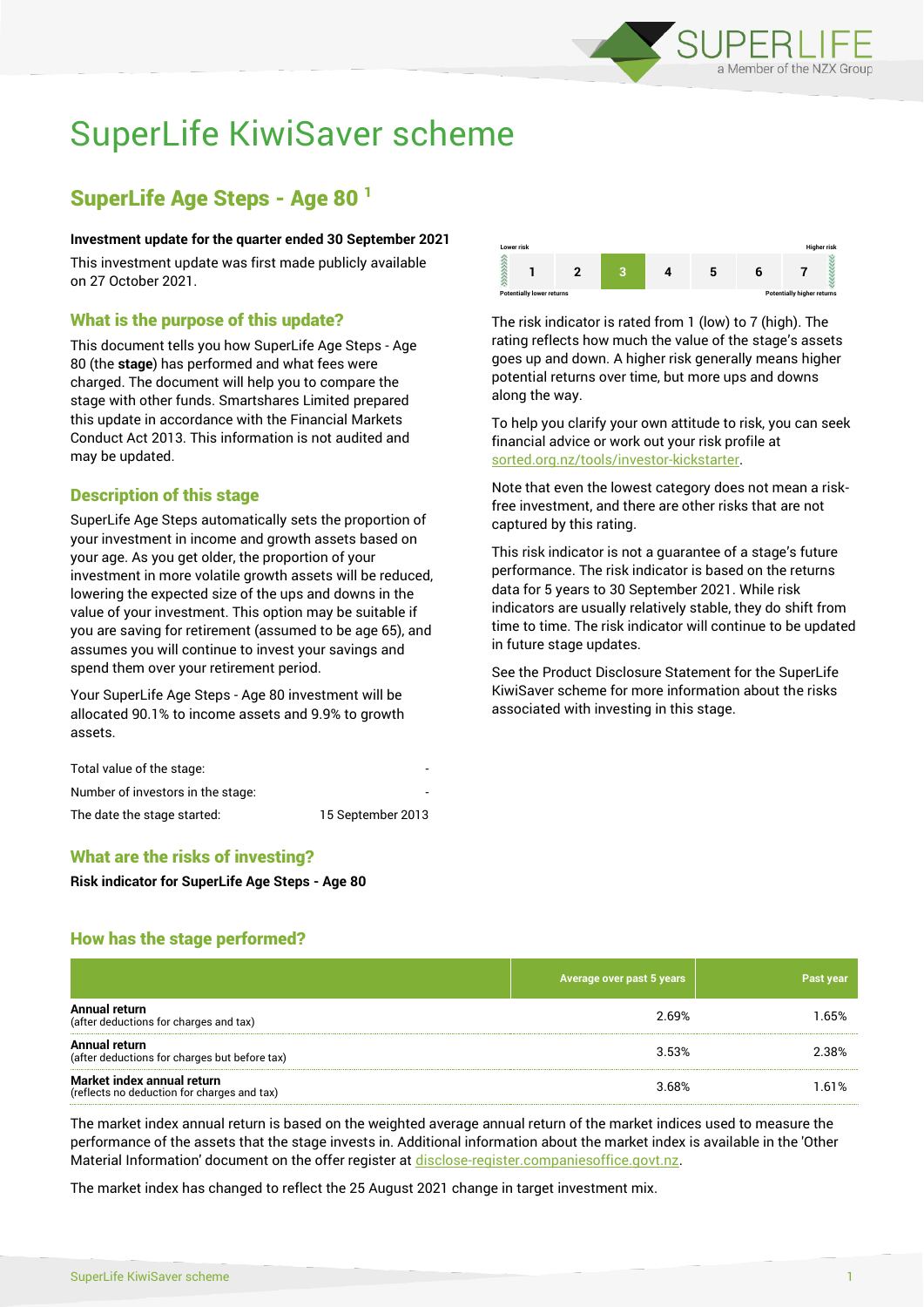

#### **Annual return graph**



This shows the return after fund charges and tax for each year ending 31 March since the fund started. The last bar shows the average annual return since the fund started, up to 30 September 2021.

**Important:** This does not tell you how the fund will perform in the future.

Returns in this update are after tax at the highest prescribed investor rate (PIR) of tax for an individual New Zealand resident. Your tax may be lower.

#### What fees are investors charged?

Investors in the SuperLife Age Steps - Age 80 are charged fund charges. In the year to 31 March 2021 these were:

|                                                                  | % per annum of fund's net<br>asset value |  |
|------------------------------------------------------------------|------------------------------------------|--|
| <b>Total fund charges</b>                                        | 0.56%                                    |  |
| Which are made up of:                                            |                                          |  |
| <b>Total management and administration</b><br>charges (estimate) | 0.56%                                    |  |
| Including:                                                       |                                          |  |
| Manager's basic fee                                              | 0.55%                                    |  |
| Other management and<br>administration charges                   | 0.01%                                    |  |
| Other charges                                                    | Dollar amount per investor               |  |
| Administration fee                                               | \$30 per annum                           |  |

Investors may also be charged individual action fees for specific actions or decisions (for example, if an investor has a financial adviser and has agreed to pay a fee to the adviser for providing financial advice). See the Product Disclosure Statement for the SuperLife KiwiSaver scheme for more information about those fees.

The fees set out above include GST where applicable.

Small differences in fees and charges can have a big impact on your investment over the long term.

## Example of how this applies to an investor

Jess had \$10,000 in the stage at the start of the year and did not make any further contributions. At the end of the year, Jess received a return after fund charges were deducted of \$165 (that is 1.65% of her initial \$10,000). Jess paid other charges of \$30. This gives Jess a total return after tax of \$135 for the year.

## What does the stage invest in?

#### **Actual investment mix**

This shows the types of assets that the fund invests in.

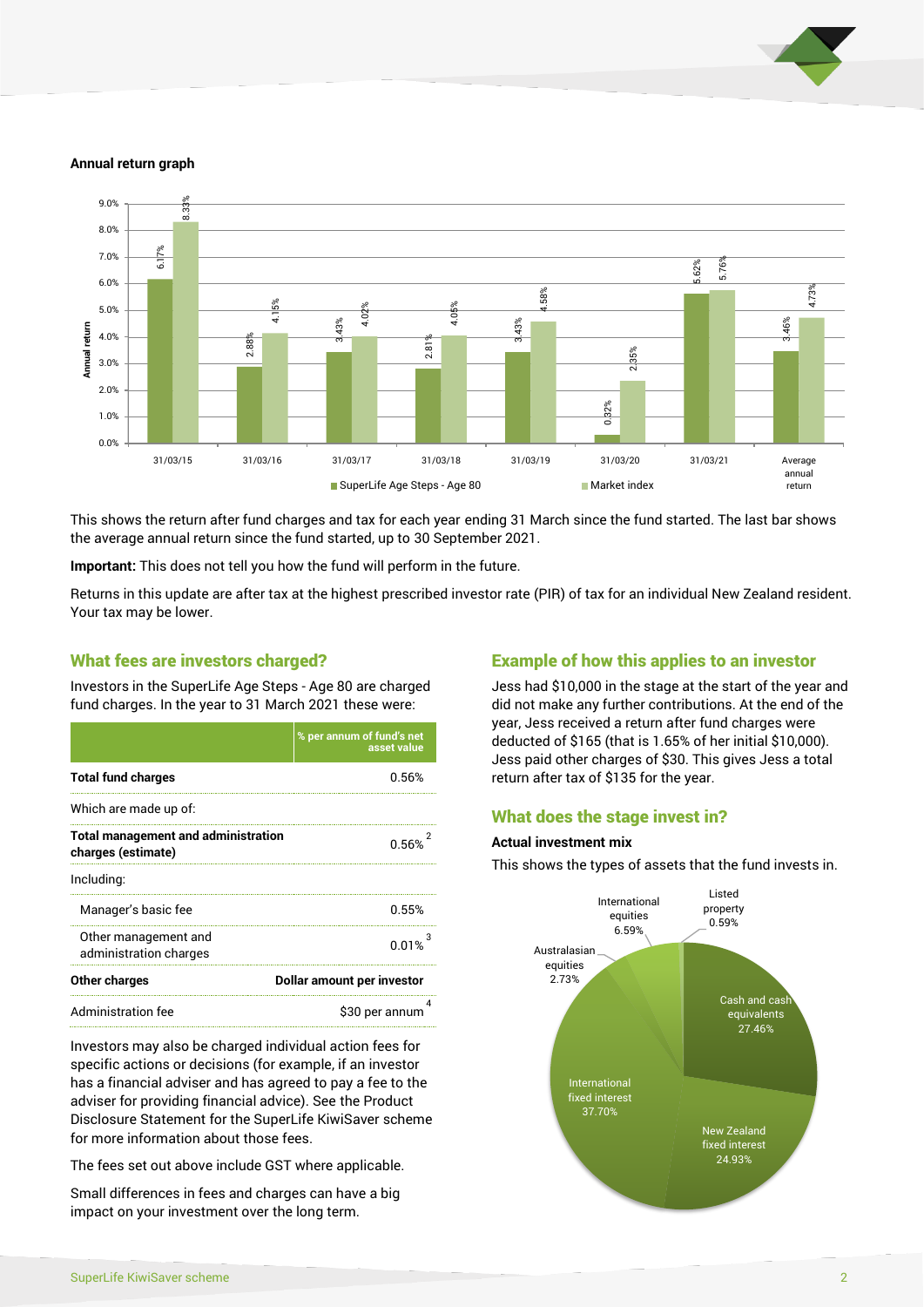

#### **Target investment mix**

This shows the mix of assets that the stage generally intends to invest in.

| <b>Asset Category</b>        | <b>Target asset mix</b>  |
|------------------------------|--------------------------|
| Cash and cash equivalents    | 27.10%                   |
| New Zealand fixed interest   | 25.20%                   |
| International fixed interest | 37.80%                   |
| Australasian equities        | 2.50%                    |
| International equities       | 6.40%                    |
| Listed property              | 0.50%                    |
| Unlisted property            |                          |
| Commodities                  | $\overline{\phantom{a}}$ |
| Other                        | 0.50%                    |

#### **Top 10 investments**

| <b>Name</b>                                        | % of stage's net<br>asset value | <b>Type</b>                  | <b>Country</b>       | <b>Credit rating</b><br>(if applicable) |
|----------------------------------------------------|---------------------------------|------------------------------|----------------------|-----------------------------------------|
| iShares Global Aggregate Bond UCITS ETF            | 22.86%                          | International fixed interest | Ireland              |                                         |
| Westpac 32 Day Notice Constant Maturity<br>Deposit | 3.65%                           | Cash and cash equivalents    | New Zealand          | AA-                                     |
| <b>ANZ NZD Current Account</b>                     | 1.79%                           | Cash and cash equivalents    | New Zealand          | AA-                                     |
| New Zealand Government 15/04/23 5.5% GB            | 1.67%                           | New Zealand fixed interest   | New Zealand          | AAA                                     |
| New Zealand Government 15/04/25 2.75% GB           | 1.36%                           | New Zealand fixed interest   | New Zealand          | AAA                                     |
| New Zealand Government 20/04/29 3.0% GB            | 1.34%                           | New Zealand fixed interest   | New Zealand          | AAA                                     |
| New Zealand Government 15/05/24 0.50% GB           | 1.29%                           | New Zealand fixed interest   | New Zealand          | AAA                                     |
| New Zealand Government 15/04/27 4.50% GB           | 1.14%                           | New Zealand fixed interest   | New Zealand          | AAA                                     |
| New Zealand Government 15/04/37 2.75% GB           | 1.01%                           | New Zealand fixed interest   | New Zealand          | AAA                                     |
| Vanguard S&P 500 ETF                               | 0.99%                           | International equities       | <b>United States</b> |                                         |

The top 10 investments make up 37.11% of the stage's net asset value.

### **Currency hedging**

The stage invests into funds which hedge their foreign currency exposure.